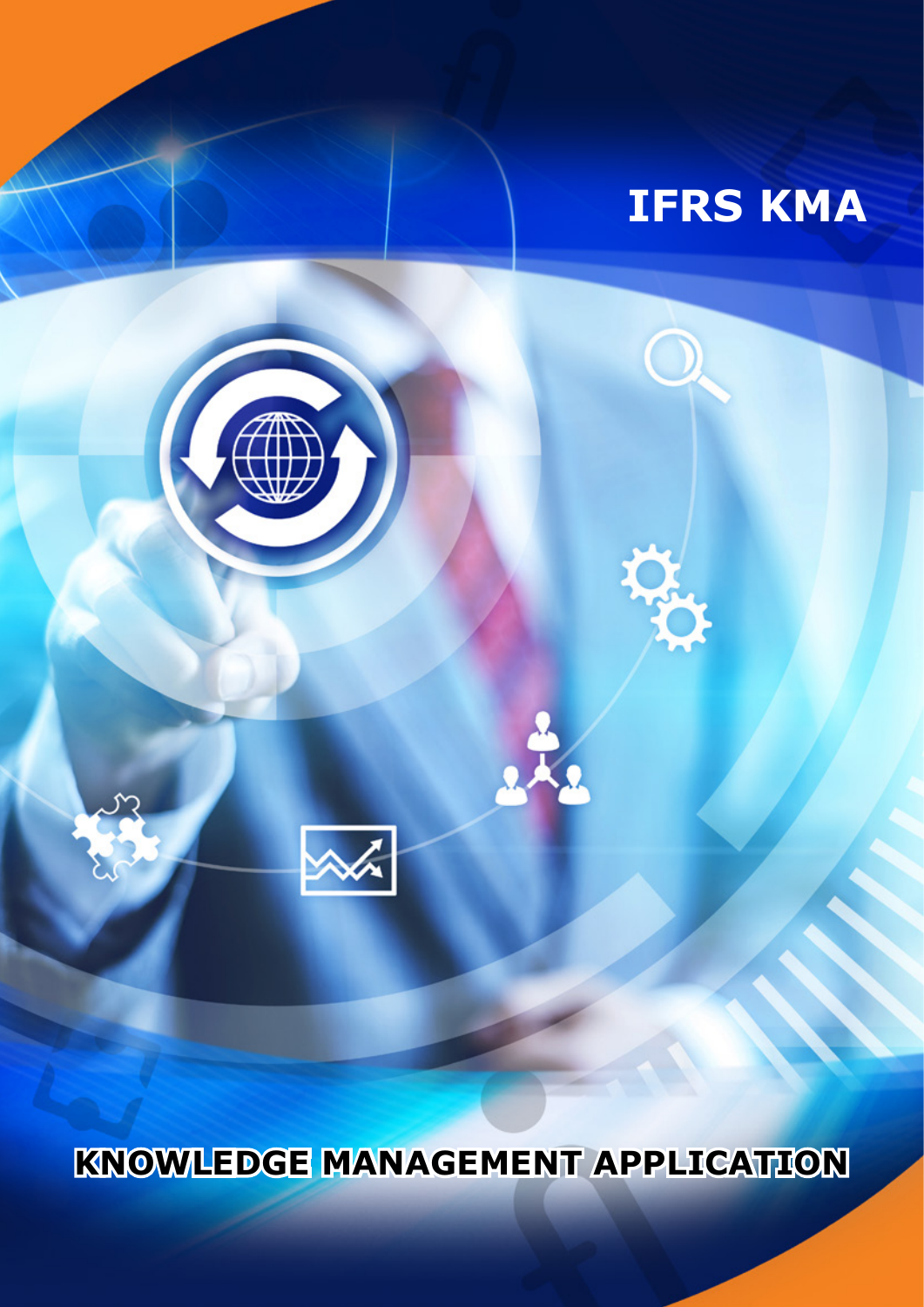### **The Knowledge Management Application (KMA) v4.0**

### **1. BACKGROUND**

IFRS is the global language in financial reporting. With the adoption in almost all countries, the need for IFRS knowledge is vitally important for any professional reporting under this framework. In response to this, W.Consulting launched the IFRS Knowledge Management Application in 2009. We keep the IFRS KMA up to date from an information perspective and are constantly changing the users experience to be in line with latest technology enhancements that are available.

### *Why would this be of interest to you?*

The application provides an opportunity for you to provide an invaluable resource to your organisation with not only a valuable IFRS resource centre, but access to just-in-time learning for every person in your team for one cost effective investment. In addition, the program gives professional staff access to CPD hours at no additional cost.

### **2. ENHANCEMENTS FOR 2016**

This is a desktop application designed to deliver the latest developments in International Financial Reporting Standards. The application delivers on this in the following ways:

- Latest IFRS **News** page
- FRS Quickies **Videos** on the latest developments
- Fundamentals IFRS **E-learning** Modules (currently 44 available)
- Monthly update **webinars**, including a library of past webinars for future reference
- **Microsoft Office Learning**: Over 30 videos to increase user's knowledge of Microsoft Office.

In addition, members are able get **VERIFIABLE CPD** from the e-learning and webinars by completing a short quiz at the end of each module.

One of the **key enhancements** for 2016 is the inclusion of the IFRS standards in the application. W.consulting has licensed the standards from the IASB, and will provide a searchable database of the core IFRS standards for all users. This will work offline allowing access to these when users are not connected. In addition, it will give instant access to the standards where this is required.

The system will also cater for updates which will be done incrementally as the IASB publishes new standards.

The system will allow users to:

- Search the entire set of standards for a word or term
- Search specific standards for a word or term
- Perform wildcard searches
- Copy or print sections from the standards

The new standard system will be incorporated in the 2016 release.

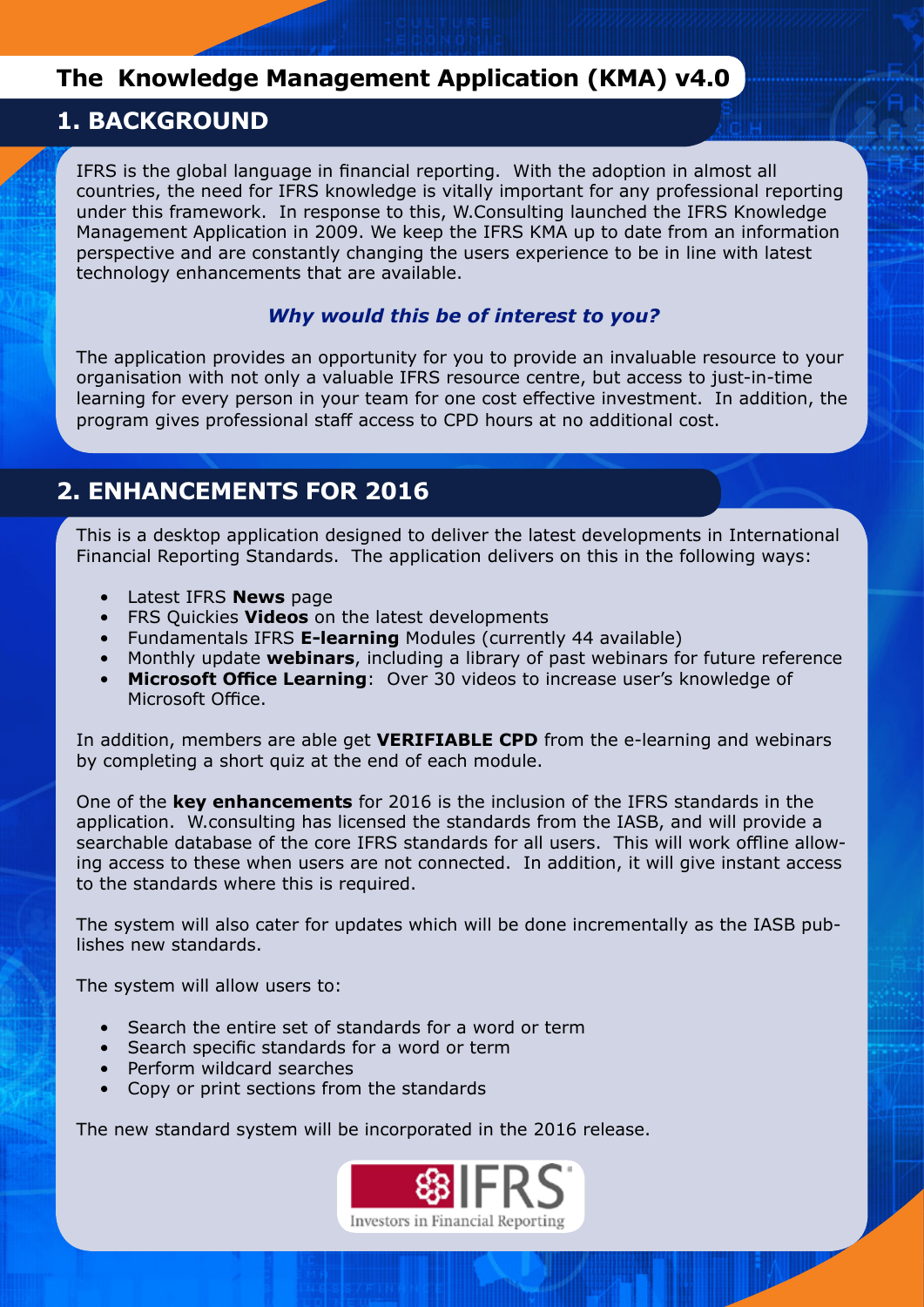# **3. WHAT YOU WILL SEE WHEN LAUNCHING THE IFRS KMA**

**Home Screen:** 



**When each of the links above are clicked, they will expand revealing the items**